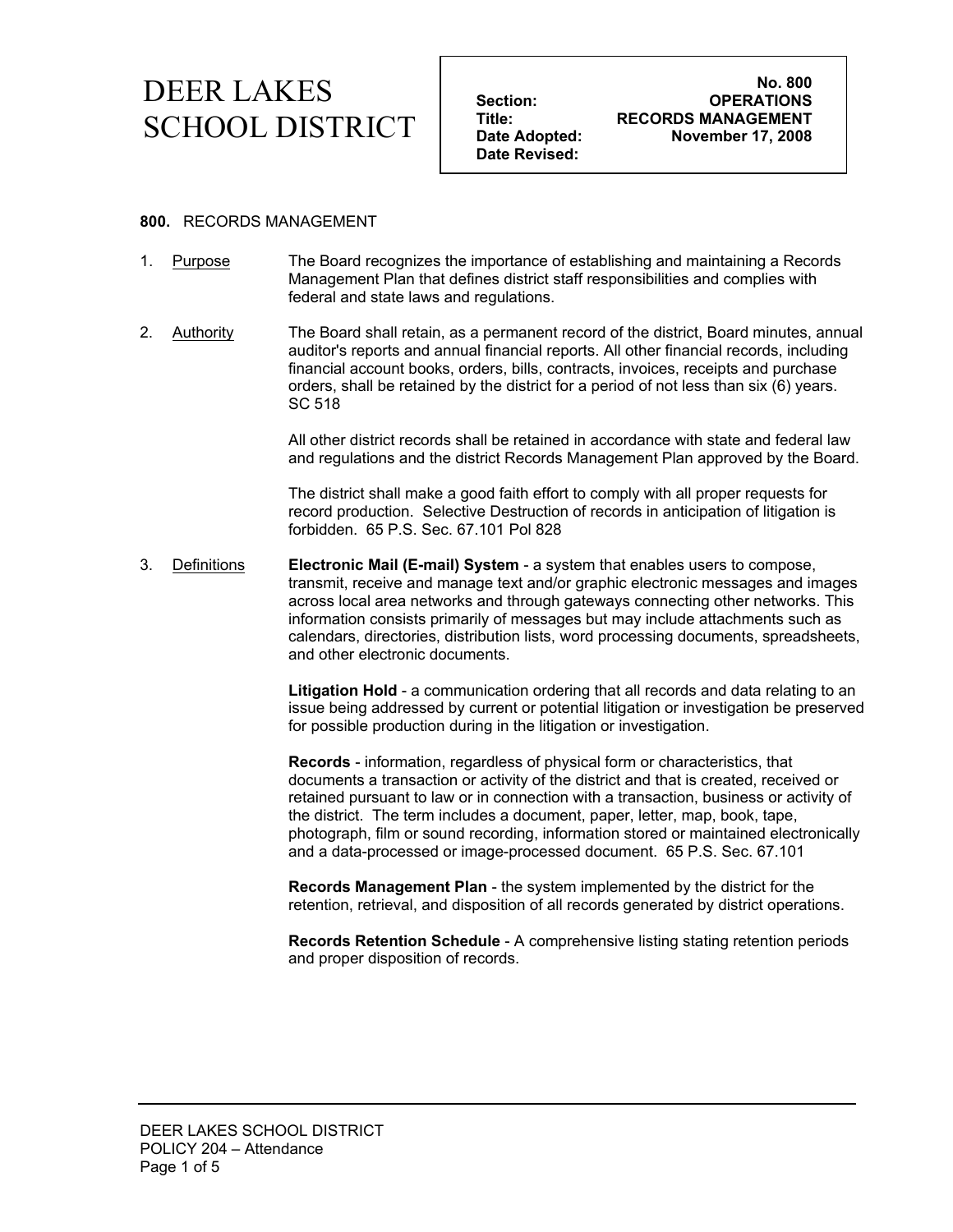## **No. 800**  DEER LAKES **SCHOOL DISTRICT** Title: RECORDS MANAGEMENT<br>
Date Adopted: November 17, 2008

 **Date Revised:** 

 **Section: OPERATIONS Date Adopted: November 17, 2008** 

#### 4. Delegation of Responsibility Records Coordinator

In order to maintain a Records Management Plan that complies with federal and state laws and regulations and Board policy, the Board designates the Business Manager/Board Secretary as the district's Records Coordinator who shall serve as the chairperson of the Records Management Committee.

The Records Coordinator shall be responsible to:

- 1. Ensure that training appropriate to the user's position and level of responsibility is provided.
- 2. Review the Records Management Plan periodically to ensure that record descriptions and retention periods are updated as necessary.
- 3. Identify, when the retention period expires, the specific records to be disposed of and ensure that all identified records are properly disposed of annually.

### Records Management Committee

A committee responsible for the development and recommendation of the district's Records Management Plan shall be established by the Board. The Records Management Committee shall give primary consideration to the most efficient and economical means of implementing the recommended Plan. Members of the Committee shall include the:

- 1. Open Records Officer
- 2. Superintendent
- 3. Board Secretary
- 4. District Solicitor
- 5. Information Technology Director or designee
- 6. Business Manager
- 7. Assistant Superintendent

The Records Management Committee shall meet annually to evaluate the effectiveness and implementation of the Records Management Plan and recommend changes as needed.

### 5. Guidelines Records Management Plan

The district's Records Management Plan shall be the principal means for the retention, retrieval, and disposition of manual and electronic records, including emails. The Plan shall not rely primarily on backup systems to manage the retention and disposition of records.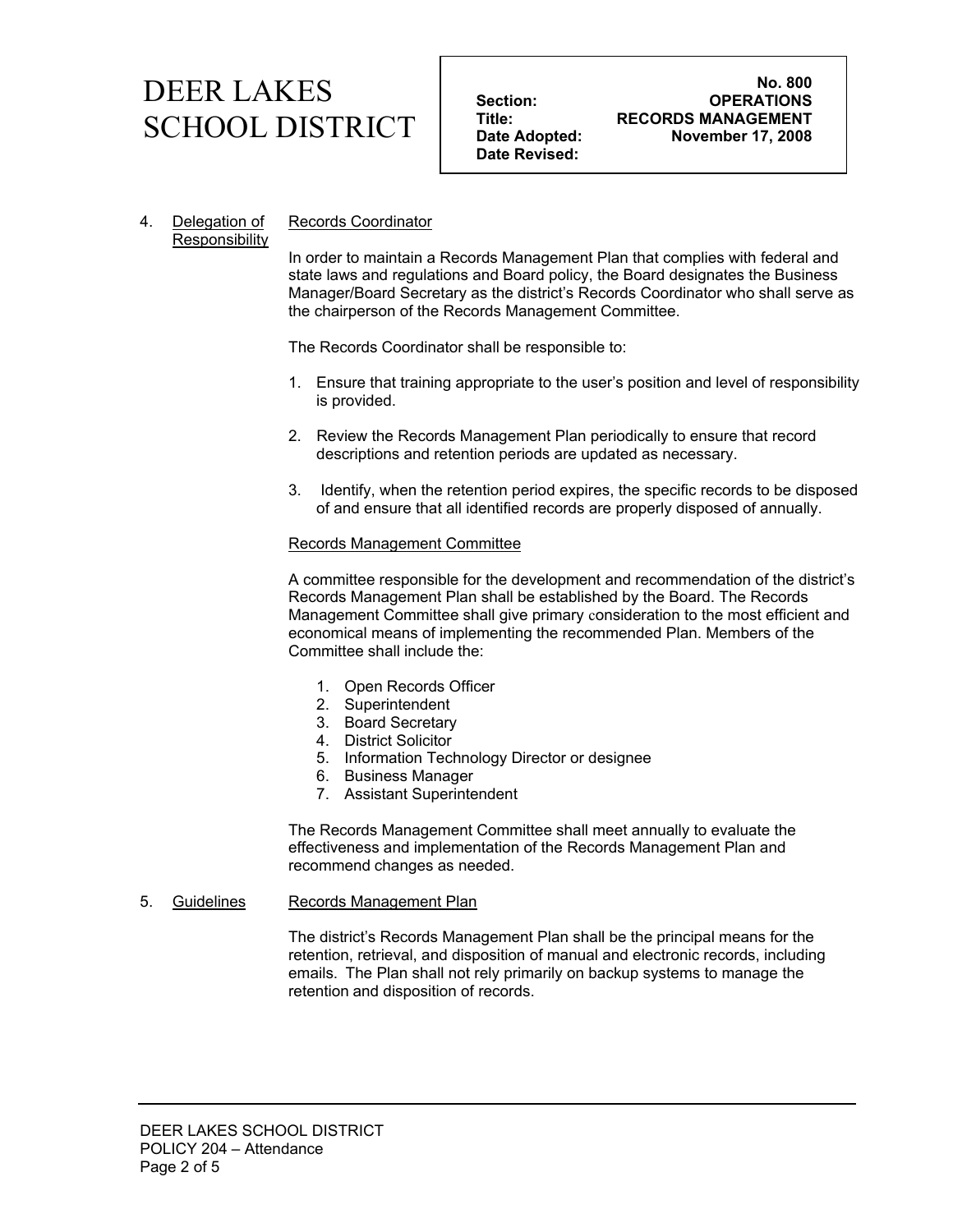# **No. 800**  DEER LAKES **SCHOOL DISTRICT** Title: RECORDS MANAGEMENT<br>
Date Adopted: November 17, 2008

The Records Management Plan shall include:

- 1. Comprehensive listing of records and data of the district.
- 2. Criteria to distinguish school district records from employee's records. 65 P.S. Sec. 67.708 20 U.S.C. Sec. 1232g
- 3. System(s) of records storage and retrieval to be used, including in what form the records will be stored, maintained, reproduced, and disposed.
- 4. Preservation measures to protect the integrity of records and data.
- 5. Data map or flow chart detailing the sources, routes, and destinations of electronic records.
- 6. Procedures and employee designated for determining whether an item is a record.
- 7. Procedures for adding, revising or deleting records and data, and any other details necessary to implement the Records Management Plan.
- 8. Records retention schedule.
- 9. Provisions for the storage and retrieval of records in the event of an emergency or disaster.
- 10. Staff positions authorized to access district records.
- 11. Procedures to be implemented in the event of a litigation hold that immediately suspends disposition of all records relevant to the current or potential claim. Such procedures shall specify who will be responsible for collecting and preserving such records and data and who will be responsible for monitoring and ensuring the district's compliance with the litigation hold.

When possible, records and data shall be stored in their original form, including metadata, such as creation date, author, type of file, etc.

For any record not covered by the Records Retention Schedule, the Records Management Committee shall determine how long the record shall be kept and recommend any necessary revisions to the retention schedule.

The district shall maintain and dispose of records in a manner that protects any sensitive, proprietary or confidential information or individual privacy rights, and helps conserve natural resources.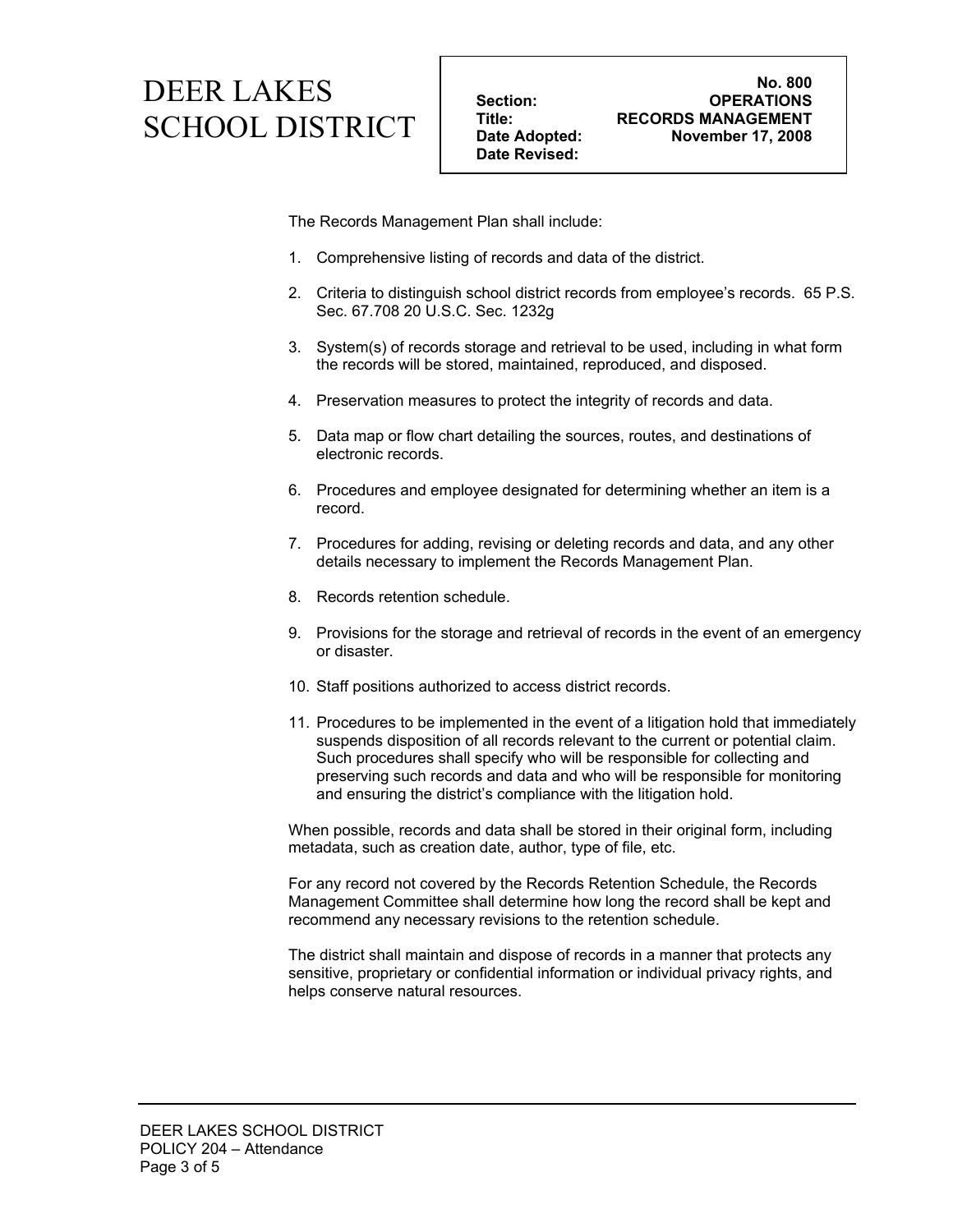## **No. 800**  DEER LAKES **COLLOOI DICTDICT** | Title: RECORDS MANAGEMENT SCHOOL DISTRICT | Title: RECORDS MANAGEMENT<br>
Date Adopted: November 17, 2008

 **Date Revised:** 

 **Section: OPERATIONS** 

### Manual Records

Manual records, which include all records not stored electronically, shall be retained and disposed of in accordance with the Records Management Plan.

Manual records shall be indexed in an organized and consistent manner, reflecting the way the records will be retained and referenced for later retrieval.

The district shall develop and maintain adequate and up-to-date documentation about each manual record system.

### Electronic Records

Electronic records shall be retained and disposed of in the same manner as records in other formats and in accordance with the Records Management Plan.

Electronic records shall be indexed in an organized and consistent manner, reflecting the way the records will be retained and referenced for later retrieval.

The district shall develop and maintain adequate and up-to-date documentation about each electronic record system.

### E-mail Records

E-mail messages, in and of themselves, do not constitute records. Retention and disposition of e-mail messages depend on the function and content of the individual message.

Records on an e-mail system, including messages and attachments, shall be retained and disposed of in accordance with the district's Records Management Plan.

E-mail messages and attachments that do not meet the definition of records shall be deleted as required by the Records Management Plan.

. E-mail records may be maintained as an electronic record or be printed and maintained as a manual record.

For each e-mail considered to be a record, the following information shall be retained:

- 1. Message content.
- 2. Name of sender.
- 3. Name of recipient.
- 4. Date and time of transmission and/or receipt.